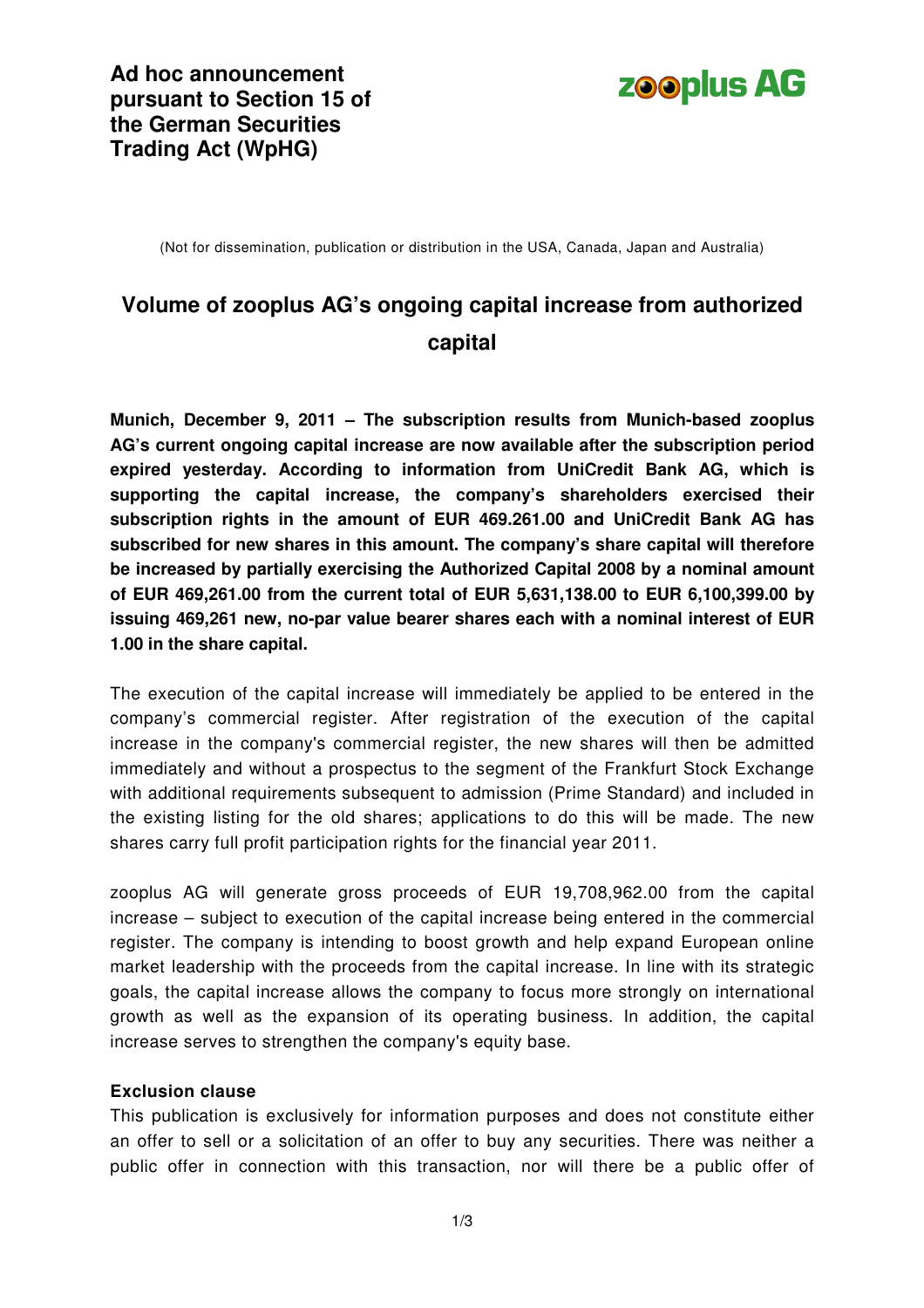



securities. No securities prospectus has been or will be prepared in connection with the transaction. Dissemination of this disclosure and the offer and sale of securities could be subject to restrictions in certain jurisdictions.

### **United States of America**

This notice is not intended for persons in the United States of America (including its territories, dependencies, federal states and the District of Columbia) and may not be disseminated either directly or indirectly in the United States of America.

This notice is neither an offer nor part of an offer for the sale of or a solicitation of an offer to buy or subscribe for securities in the United States of America. The shares of zooplus AG detailed herein (the "shares") are and will not be registered according to the provisions of the United States Securities Act of 1933 in its respective applicable version ("Securities Act") or the securities trading laws in individual states of the USA, nor will they be offered or sold in the United States of America. The shares may neither be offered or sold in the United States of America nor to persons in the United States of America or delivered there either directly or indirectly, excluding exceptional cases as a result of an exemption from the registration requirements in the Securities Act or the law of an individual state of the USA.

#### **Canada, Japan and Australia**

This disclosure is not intended for persons in Canada, Japan or Australia. The securities detailed in this disclosure may not be offered or sold to persons in these countries.

#### **<End of ad hoc announcement>**

#### **Company profile:**

zooplus was founded in 1999 and has established itself as Europe's leading online retailer for pet products, measured by sales and other income. In 2010, total sales amounted to EUR 194 mm and, therefore, have increased fivefold during the last 5 years. The company's business model has already been introduced successfully in 18 countries. zooplus offers products for all pet varieties. Its product range comprises foods (dry and wet pet foods, pet food supplements such as chewing bones and snacks) as well as pet accessories (such as cat trees and toys) over a wide range of categories. In addition to a broad selection of over 7,000 products, zooplus customers benefit from online veterinary consultations as well as a number of other interactive features. Pet products represent a significant market segment of